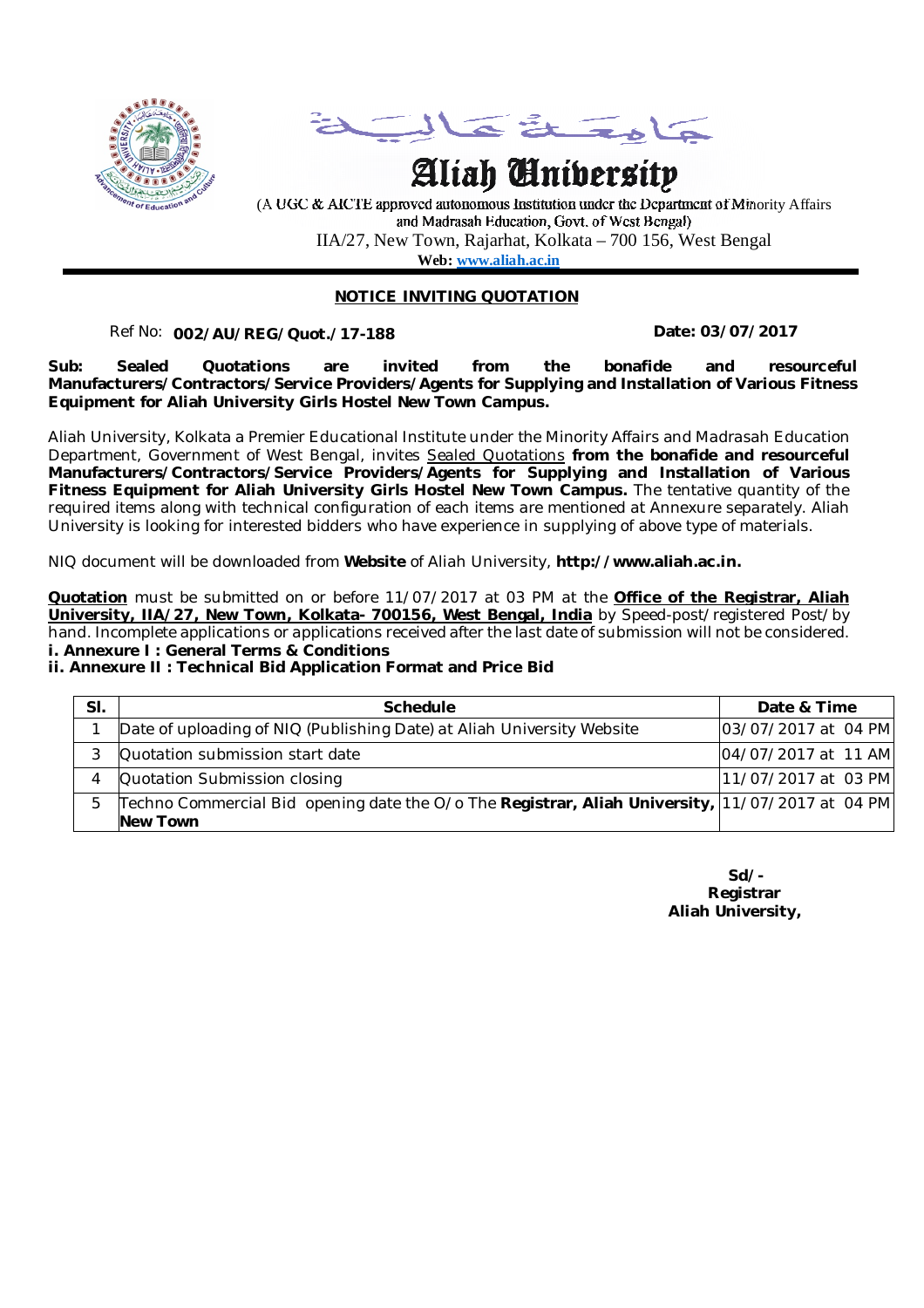# **ANNEXURE I: GENERAL TERMS & CONDITIONS**

- 1. The materials must be **supply and install** within 7 days of issuing work order
- 2. Guaranty/Warranty period for the products as per OEM.
- 3. **The rates** so quoted must be inclusive of all Taxes, VAT, Central Excise, Service Tax, customs Duty if any, packing freight to destination, Insurances and levies and necessary installation and fixing at designated places at Aliah University. Prices can be quoted in Indian Currency only  $(\Box)$ . No extra payment will be made for carrying of materials involving head load/ trolley etc.
- 4. The vendor should bear all the transportation & insurance **risk** till the delivery point. Selected bidder shall take all possible care for Govt. Property & of any damages due to negligence of his workers.
- 5. The Vendor will have to install and commission the material up to satisfaction of Respective Authority.
- 6. All disputes are subject to exclusive jurisdiction of competent Court and Forum in Kolkata, India only.
- 7. On the door delivery will be necessary.<br>8. The bid should be complete in all re 8. The bid should be **complete** in all respects and **duly signed** wherever required. Incomplete and unsigned offer will not be accepted.
- 9. The Vendor will have to install and commission the **Equipments** and impart necessary **training along with manual** if any, up to satisfaction of Competent Authority and then only agreed payment will be released.
- 10. **Payment terms**: 100% payment will be released within (30) days only after successful installation and commissioning of the supplied items duly certified by the concern authority/committee. No advance payment or payment against Performa invoice will be made. Payment will be made after receipt, inspection, and installation/testing. The payment will be made by RTGS / FUND Transfer mode only. Advance payment not allowed**. Hence, following information must be clearly written in the Price Bid for RTGS / FUND TRANSFER:**
	- A. Name of the Firm with complete postal address
	- B. Name of the Bank with Branch where the Account exist
	- C. IFSC CODE
	- D. ACCOUNT No
	- E. PAN No
- 11. The categories of items and quantity indicated in the NIQ Document are tentative. Aliah University (AU), however, reserves **the right** to increase or decrease the quantity or delete some or all of the items depending on the needs of the AU and availability of funds without assigning any reasons.
- 12. Bids shall remain **valid** for a period not less than 180 (One Hundred Eighty) days after the dead line date for Bid submission.
- 13. The Supplier should be a reputed and an authorized firm/supplier having after sales service **agreement with the OEM**
- 14. Any dispute arising out of this contract shall be referred to the Registrar, Aliah University, and if either of the parties hereto is dissatisfied with the decision, the dispute shall be referred to the decision of an **Arbitrator**, who should be acceptable to both the parties, to be appointed by the Vice-Chancellor of the University. The decision of such Arbitrator shall be final and binding on both the parties.
- 15. **Training and Demonstration:** Suppliers need to provide adequate sample **Training and Demonstration** at Aliah University to the nominated person of Aliah University at their cost. Assistance limited to locking companies with manufacturer will not be considered sufficient.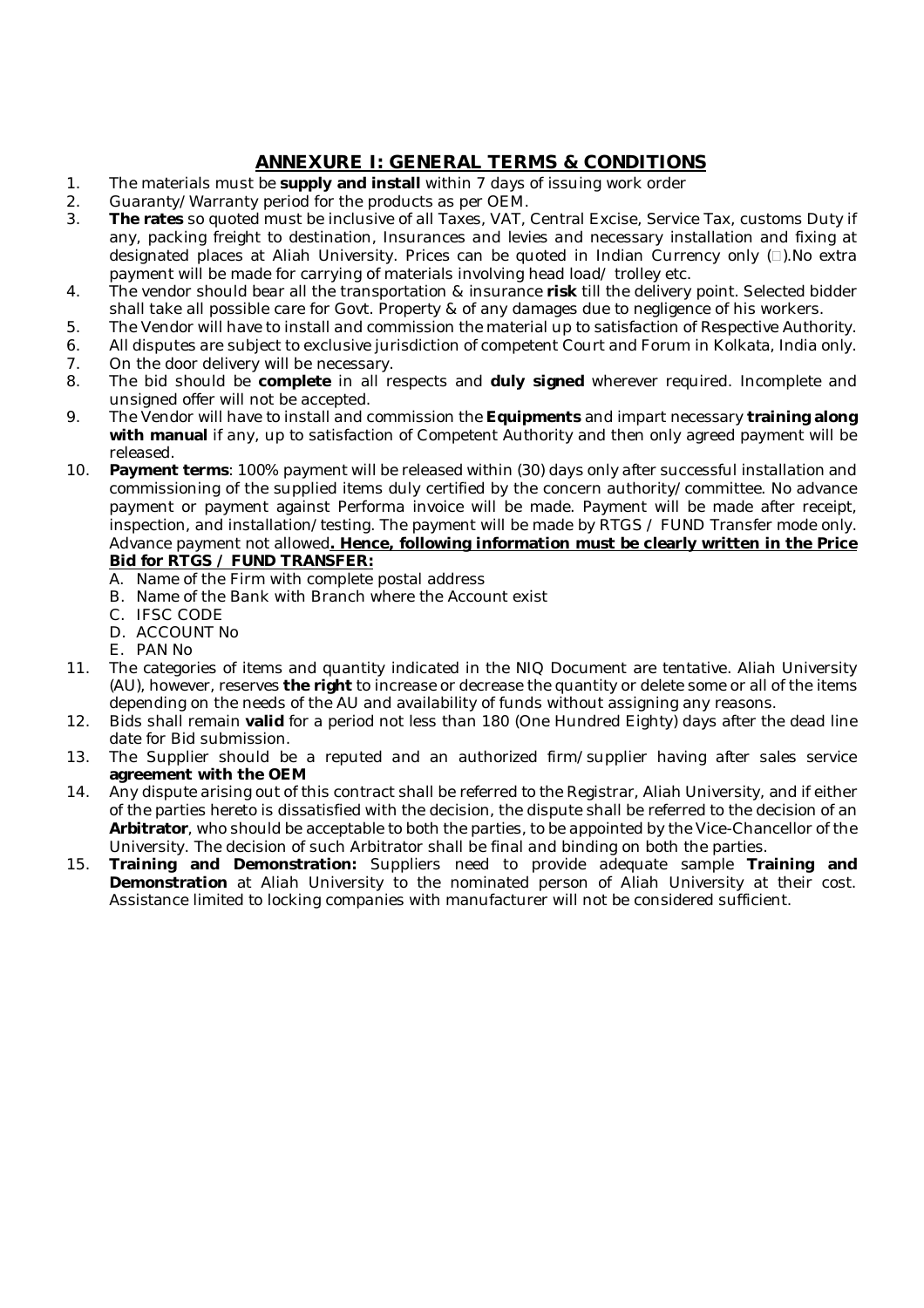# **Annexure II : Technical Bid Application Format and Price Bid (Please attach all relevant documents)**

To The Registrar Aliah University IIA/27, New Town, Kolkata-700 156 **Sub: Supply and Installation of Various Fitness Equipment for Aliah University Girls Hostel New Town Campus.**

Ref: - \_\_\_\_\_\_\_\_N.I.Q. No ………………………................……………dated ……………………..

Sir,

| 1. ABOUT THE ORGANIZATION |                                                                                                               |                                    |                |  |                                                                        |
|---------------------------|---------------------------------------------------------------------------------------------------------------|------------------------------------|----------------|--|------------------------------------------------------------------------|
| 1.1                       | Name of the Organization                                                                                      |                                    |                |  |                                                                        |
| 1.2                       | <b>Registered Office Address with</b>                                                                         |                                    |                |  |                                                                        |
|                           | telephone no. & email address                                                                                 |                                    |                |  |                                                                        |
|                           |                                                                                                               |                                    |                |  |                                                                        |
| 1.3                       | <b>Authorized Service Station</b>                                                                             |                                    |                |  |                                                                        |
|                           | Name, address, contact person<br>name, phone number, e-mail                                                   |                                    |                |  |                                                                        |
|                           |                                                                                                               | 2. TECHNICAL DOCUMENTS             |                |  |                                                                        |
| 2.1                       | Company Registration No./Trade License No./Partnership                                                        |                                    |                |  |                                                                        |
|                           | Deed No.                                                                                                      |                                    |                |  |                                                                        |
| $\overline{2.2}$          | PAN Registration No (if any)                                                                                  |                                    |                |  |                                                                        |
|                           | (Photocopy Required to Be Submitted along with NIQ)                                                           |                                    |                |  |                                                                        |
| $\overline{2.3}$          | VAT Registration No (if any)                                                                                  |                                    |                |  |                                                                        |
|                           | (Photocopy Required to Be Submitted along with NIQ)                                                           |                                    |                |  |                                                                        |
| 2.4                       | Service Tax Registration No. (if any)                                                                         |                                    |                |  |                                                                        |
| 2.5                       | (Photocopy Required to Be Submitted along with NIQ)<br>Not Blacklisted Self Certification need to be attached |                                    |                |  |                                                                        |
|                           |                                                                                                               | <b>SPECIFICATION AND PRICE BID</b> |                |  |                                                                        |
|                           | Para of Quotation                                                                                             |                                    | Unit           |  | Unit Rate (INR)                                                        |
|                           | <b>Enquiry Specification</b>                                                                                  |                                    | (nos)          |  | Inclusive of all Taxes, VAT, Central Excise,                           |
|                           |                                                                                                               |                                    |                |  | Service Tax, customs Duty if any, packing                              |
|                           |                                                                                                               |                                    |                |  | freight to destination, Insurances and levies                          |
|                           |                                                                                                               |                                    |                |  | and should be for delivery & warranty &<br><b>Installation Charges</b> |
|                           | <b>Full Body Exercise Bike</b>                                                                                |                                    |                |  |                                                                        |
|                           | 1. User Weight Capacity (Kgs):100-125                                                                         |                                    |                |  |                                                                        |
|                           | 2. Height Adjustable                                                                                          |                                    |                |  |                                                                        |
|                           | 3. With Monitor                                                                                               |                                    |                |  |                                                                        |
|                           |                                                                                                               |                                    |                |  |                                                                        |
|                           |                                                                                                               |                                    |                |  |                                                                        |
|                           |                                                                                                               |                                    |                |  |                                                                        |
|                           |                                                                                                               |                                    |                |  |                                                                        |
|                           |                                                                                                               |                                    | $\overline{2}$ |  |                                                                        |
|                           |                                                                                                               |                                    |                |  |                                                                        |
|                           |                                                                                                               |                                    |                |  |                                                                        |
|                           |                                                                                                               |                                    |                |  |                                                                        |
|                           |                                                                                                               |                                    |                |  |                                                                        |
|                           |                                                                                                               |                                    |                |  |                                                                        |
|                           |                                                                                                               |                                    |                |  |                                                                        |
|                           |                                                                                                               |                                    |                |  |                                                                        |
|                           |                                                                                                               |                                    |                |  |                                                                        |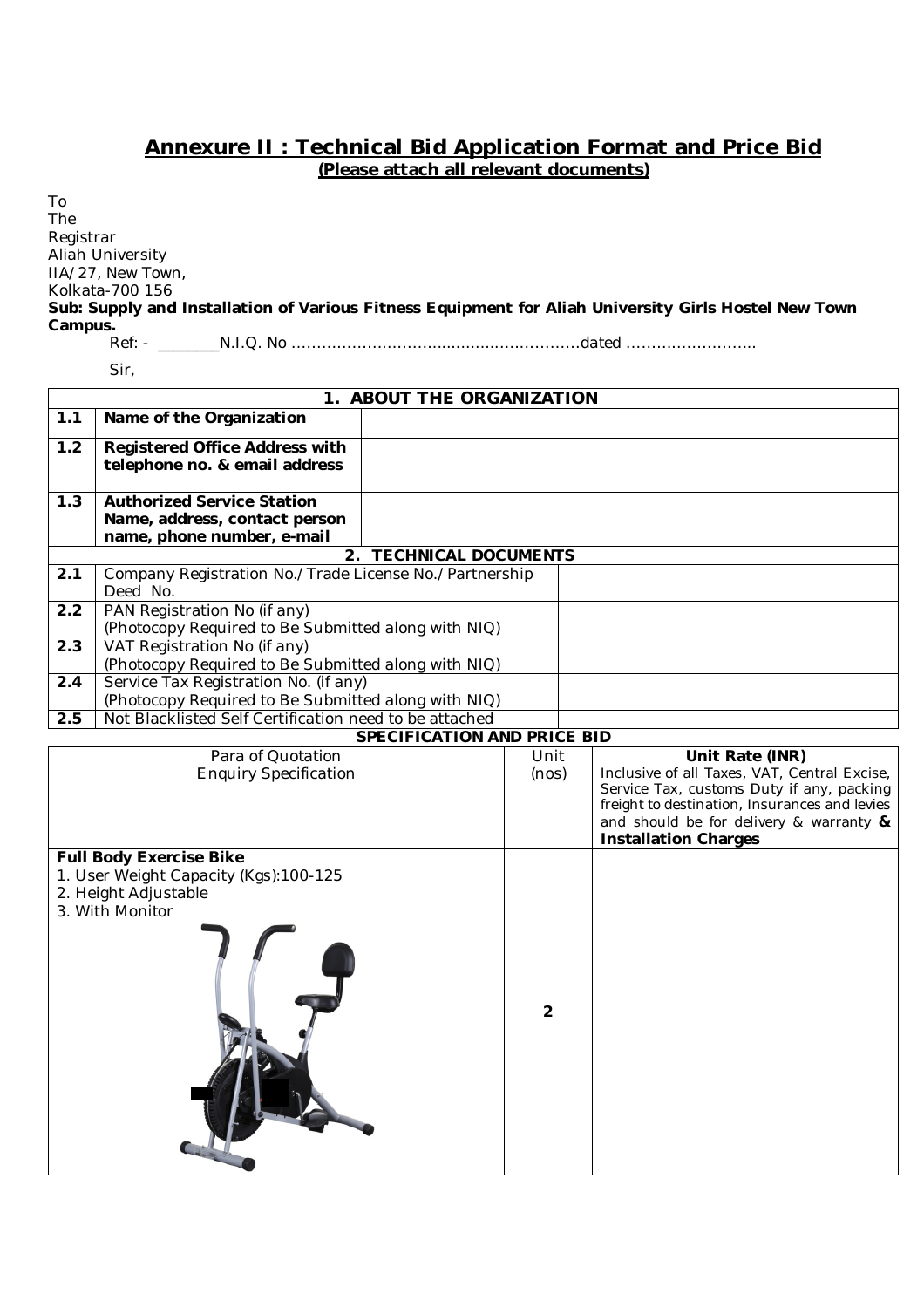| <b>Steel Wheel Exercise Bike Cycle</b>                                                                                                                                      |                |  |
|-----------------------------------------------------------------------------------------------------------------------------------------------------------------------------|----------------|--|
| 1. Length X Breadth X Height: 50 x 30 x 20<br>2. Resistance Level<br>3. User Weight (In Kg):120<br>4. Adjustable Display Features                                           | $\overline{2}$ |  |
|                                                                                                                                                                             |                |  |
| Manual Treadmill For Home Gym Cardio                                                                                                                                        |                |  |
| 1. LED Display<br>2. Length X Breadth X Height: 125.5 x 64 x 119<br>3. Running surface: 1130 x 340mm<br>4. Belt Size: 2260 x 680 mm<br>5. Speed Range (In Km/H):Adjustable1 |                |  |
|                                                                                                                                                                             | 1              |  |

Certify that all above information are correct to the best of my/our information, knowledge and belief.

| Name             |      |
|------------------|------|
| Designation____  |      |
| Contact no:      | Seal |
| E mail address : |      |
| Postal Address:  |      |

Signature of the Bidder **Date** Date **Date** Date